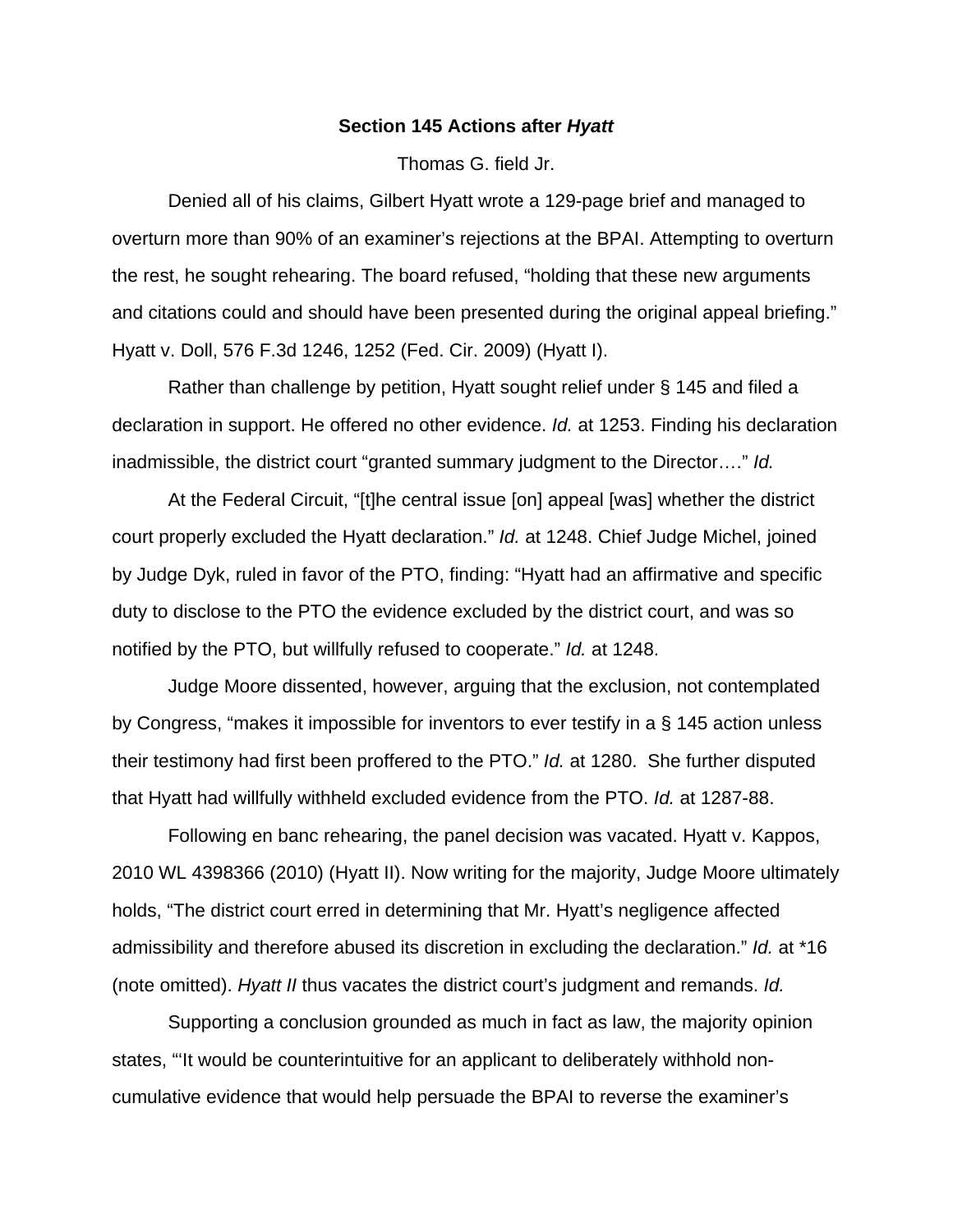rejection, and instead… present it later on in a civil action when the party (as plaintiff) would be obligated to pay all the expenses — including the defendant PTO's expenses.' …. Indeed, the fact that the vast majority of applicants pursue an on-the-record appeal instead of a § 145 action indicates that applicants generally consider the evidence before the Patent Office to be sufficient." *Id.* at \*15 (citations omitted).

 Judge Michel has retired, but Judge Dyk filed a dissenting opinion. Joined by Judge Gajarsa, he restates a major premise of the panel decision: "In general, [the Administrative Procedure Act (APA)] permits supplementation in court only when agency procedures are inadequate. Here, the agency procedures are inadequate only insofar as they do not provide for live testimony." *Hyatt II* at \*20 (citation omitted). He, thus, concludes, "The majority opinion invites applicants to deliberately withhold evidence from the PTO in favor of a more hospitable district court forum. Today's decision reflects yet another misguided effort to craft special rules for patent cases that the Supreme Court in other cases has held to be impermissible." *Id.* at 21.

 The majority "agree(s) that encouraging full disclosure to administrative tribunals is sound policy." *Id.* at \*15. But it points out that, when considering the predecessor to § 145, "Congress heard extensive testimony on the advantages and disadvantages of providing applicants with a civil action to obtain a patent. In fact, … the former Assistant Commissioner of Patents argued that § 4915 'should be cut out entirely for ex parte applications,' to force an applicant to introduce 'all the testimony pertinent to his case' to the Patent Office. This was a policy decision committed to the sole discretion of Congress; we may not replace Congress' judgment with our own." *Id.*

 It seems difficult to reconcile any limitation with the notion that imposing all costs on challengers in § 145 proceedings adequately encourages full PTO disclosure. Yet, albeit in dicta, *Hyatt II* seems to leave three intact. First, the court does not disapprove exclusion of information willfully withheld. *Id.* at \*16; *see also* at \*9. Second, it seems to agree with Fregeau v. Mossinghoff, 776 F.2d 1034, 1038 (Fed. Cir. 1985),